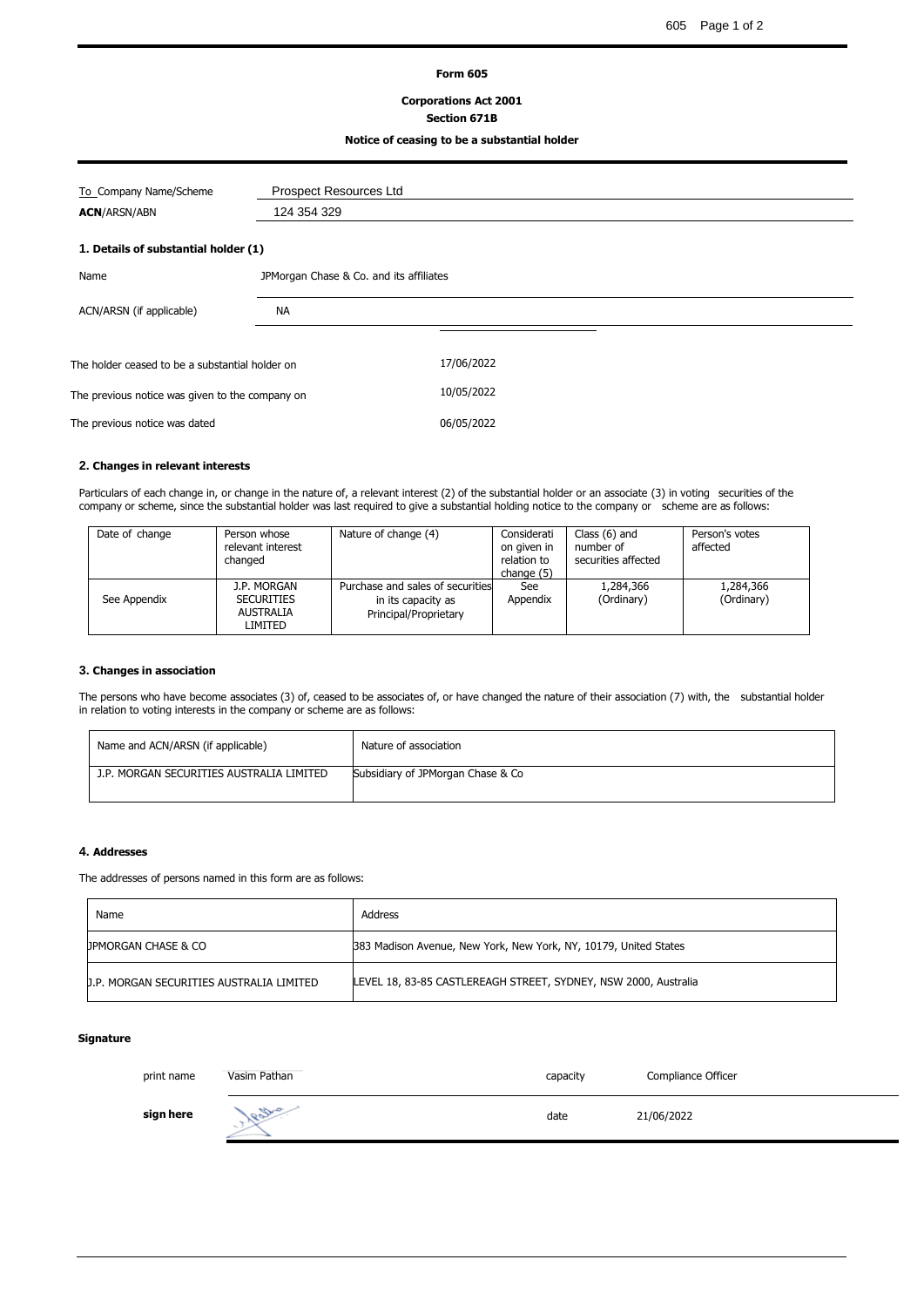### **DIRECTIONS**

- (1) If there are a number of substantial holders with similar or related relevant interests (eg. a corporation and its related corporations, or the manager and trustee of an equity trust), the names could be included in an annexure to the form. If the relevant interests of a group of persons are essentially similar, they may be referred to throughout the form as a specifically named group if the membership of each group, with the names and addresses of members is clearly set out in paragraph 4 of the form.
- (2) See the definition of "relevant interest" in sections 608 and 671B(7) of the Corporations Act 2001.
- (3) See the definition of "associate" in section 9 of the Corporations Act 2001.
- (4) Include details of:
	- (a) any relevant agreement or other circumstances because of which the change in relevant interest occurred. If subsection 671B(4) applies, a copy of any document setting out the terms of any relevant agreement, and a statement by the person giving full and accurate details of any contract, scheme or arrangement, must accompany this form, together with a written statement certifying this contract, scheme or arrangement; and
	- (b) any qualification of the power of a person to exercise, control the exercise of, or influence the exercise of, the voting powers or disposal of the securities to which the relevant interest relates (indicating clearly the particular securities to which the qualification applies).

See the definition of "relevant agreement" in section 9 of the Corporations Act 2001.

- $(5)$ amay, become entitled to receive in relation to that acquisition. Details must be included even if the benefit is conditional  $\:$  n the happening or not of a ocontingency. Details must be included of any benefit paid on behalf of the substantial holder or its associate  $\:$  in relation to the acquisitions, even if they a are not paid directly to the person from whom the relevant interest was acquired. Details of the consideration must include any and all benefits, money and other, that any person from whom a relevant interest was acquired has, or
- (6) The voting shares of a company constitute one class unless divided into separate classes.
- (7) Give details, if appropriate, of the present association and any change in that association since the last substantial holding notice.